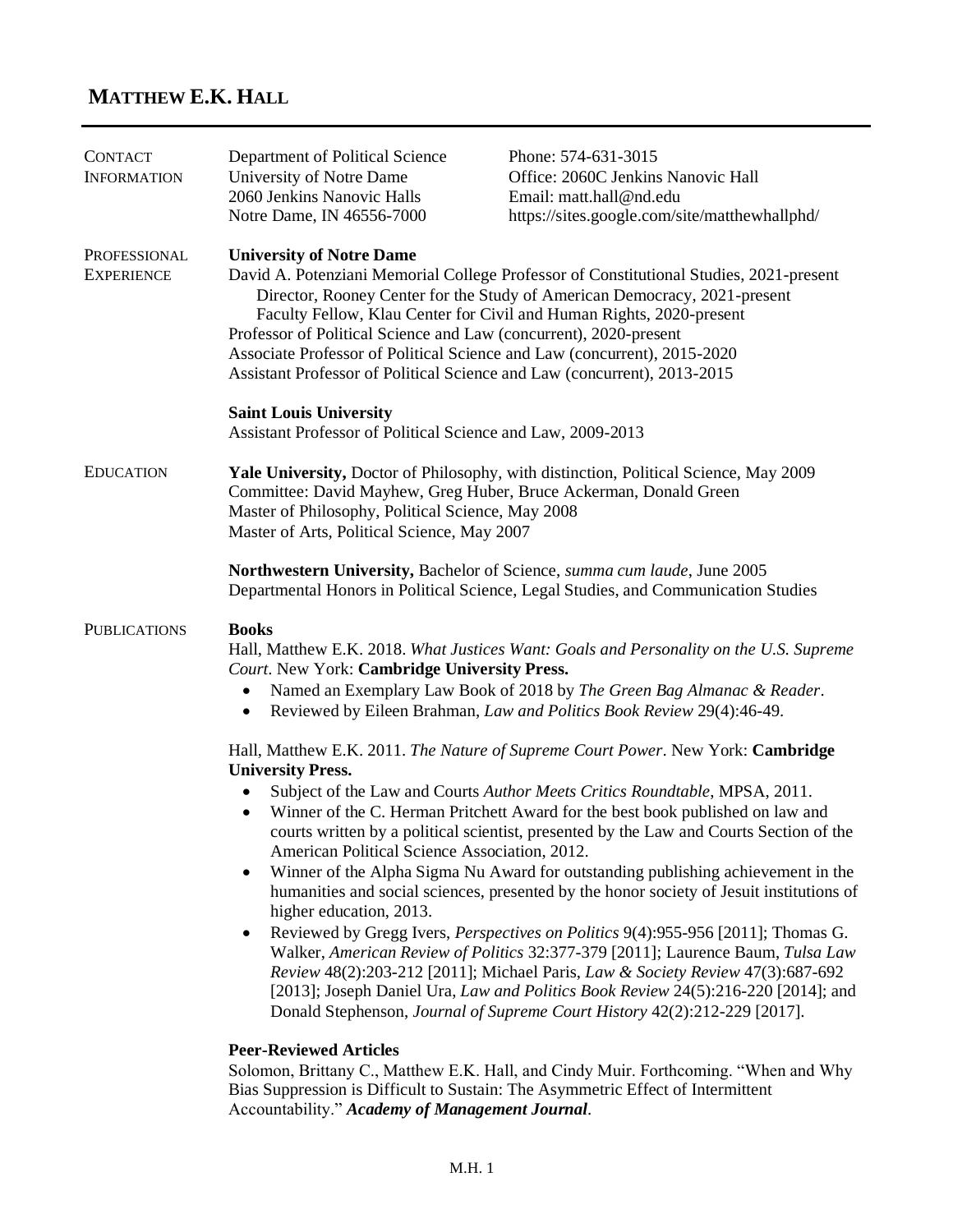Solomon, Brittany C., Matthew E.K. Hall, Cindy Muir, and Elizabeth Campbell. Forthcoming. "Why Disagreeableness (in Men) Leads to Earning More: A Theory and Test of Social Exchange at Home." *Personnel Psychology*.

Dahl, Matthew, Devan N. Patel, and Matthew E.K. Hall. 2021. "The Dogma Within? Examining Religious Bias in Private Title VII Claims." *Journal of Empirical Legal Studies* 18(4):742-764.

Hall, Matthew E.K., Gary E. Hollibaugh, Jr., Jonathan D. Klingler, and Adam J. Ramey. 2021. "Considerations in Personality Measurement: Replicability, Transparency, and Predictive Validity." *Journal of Law and Courts* 9(2):397-405.

Hall, Matthew E.K., Gary E. Hollibaugh, Jr., Jonathan D. Klingler, and Adam J. Ramey. 2021. "Attributes Beyond Attitudes: Measuring Personality Traits on the U.S. Supreme Court." *Journal of Law and Courts* 9(2):345-368.

Sayer, Andrew, Melanie Hess, and Matthew E.K. Hall. 2021. "Affirming the District Judge: An Empirical Analysis of the Effect of District Court Judges Sitting by Designation on Circuit Court Panels." *Journal of Empirical Legal Studies* 18(2):461-484.

Hall, Matthew E.K. 2017. "Macro Implementation: Testing the Causal Paths from U.S. Macro Policy to Federal Incarceration." *American Journal of Political Science* 61(2):438-455.

Manzi, Lucia, and Matthew E.K. Hall. 2017. "Friends You Can Trust: A Signaling Theory of Interest Group Litigation before the U.S. Supreme Court." *Law & Society Review* 51(3):704- 734.

Khun, James, Matthew E.K. Hall, and Kristen Macher. 2017. "Holding Versus Dicta: Divided Opinion Control on the U.S. Supreme Court." *Political Research Quarterly* 70(2):257-268.

Black, Ryan C., Matthew E.K. Hall, Ryan J. Owens, and Eve Ringsmuth. 2016. "The Role of Emotional Language in Briefs before the U.S. Supreme Court." *Journal of Law and Courts* 4(2):377-407.

Hall, Matthew E. K. 2016. "Judicial Review as a Limit on Government Domination: Reframing, Resolving, and Replacing the (Counter)Majoritarian Difficulty." *Perspectives on Politics* 14(2):391-409.

Hall, Matthew E.K. and Jason Harold Windett. 2016. "Discouraging Dissent: The Chief Judge's Influence in State Supreme Courts." *American Politics Research* 44(4):682-709.

Hall, Matthew E.K. and Joseph Daniel Ura. 2015. "Judicial Majoritarianism." *Journal of Politics* 77(3):818-832.

Windett, Jason H., Jeffrey J. Harden, and Matthew E.K. Hall. 2015. "Estimating Dynamic Ideal Points for State Supreme Courts." *Political Analysis* 23(3):461-469.

Hall, Matthew E.K., Justin Kirkland, and Jason Harold Windett. 2015. "Holding Steady on Shifting Sands: Countermajoritarian Decision Making in the U.S. Courts of Appeals." *Public Opinion Quarterly* 79(2):504-523.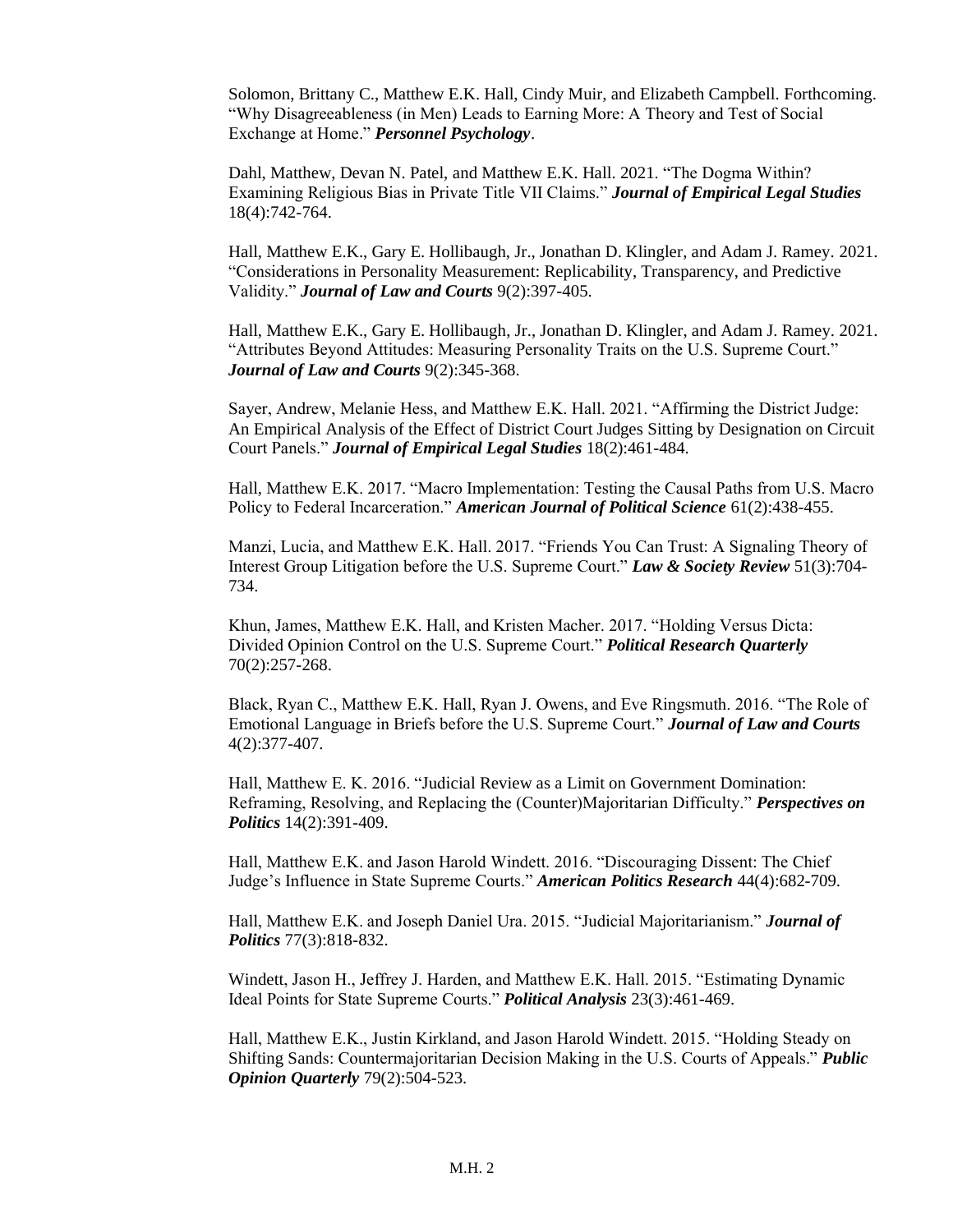Hall, Matthew E.K. and Jason Harold Windett. 2015. "Understanding Judicial Power: Divided Government, Institutional Thickness, and High Court Influence on State Incarceration." *Journal of Law and Courts* 3(1):167-191.

Hall, Matthew E.K. 2015. "Testing Judicial Power: The Influence of the U.S. Supreme Court on Federal Incarceration." *American Politics Research* 43(1):83-108.

Hall, Matthew E.K. 2014. "The Semiconstrained Court: Public Opinion, the Separation of Powers, and the U.S. Supreme Court's Fear of Nonimplementation." *American Journal of Political Science* 58(2):352-366.

• Featured on the London School of Economics USAPP, American politics and policy blog, <http://bit.ly/1fsdz6i> (April 29, 2014).

Hall, Matthew E.K, and Jason Harold Windett. 2013. "New Data on State Supreme Court Cases." *State Politics & Policy Quarterly* 13(4):427-445.

Hall, Matthew E.K., and Ryan C. Black. 2013. "Keeping the Outliers in Line: Judicial Review of State Laws by the U.S. Supreme Court." *Social Science Quarterly* 94(2):995-409.

Hall, Matthew E.K. 2012. "Rethinking Regime Politics." *Law & Social Inquiry* 37(4):878- 907.

Hall, Matthew E.K. 2010. "Randomness Reconsidered: Modeling Random Judicial Assignment in the U.S. Courts of Appeals." *Journal of Empirical Legal Studies* 7(3):574- 89.

Hall, Matthew EK. 2009. "Experimental Justice: Random Judicial Assignment and the Partisan Process of Supreme Court Review." *American Politics Research* 37(2):195-226.

#### **Law Review Articles**

Alford, Roger P., Crina Baltag, Matthew E.K. Hall, and Monique Sasson. Forthcoming. Empirical Analysis of National Court Enforcement of International Commercial Arbitration Awards." *Journal of International Arbitration* 39(2).

Hall, Matthew E.K. 2017. "They've Got… Personality! Goals, Traits, and Behaviors on the U.S. Supreme Court." *Washington University Journal of Law & Policy* 54:101-122.

Hall, Matthew E.K. 2010. "Bringing Down *Brown*: Super Precedents, Myths of Rediscovery and the Retroactive Canonization of *Brown v. Board of Education*." *Journal of Law and Policy* 18(2):655-700.

#### **Other Publications**

Hall, Matthew E.K. 2018. "What Kavanaugh's Writing Tells Us About his Personality." *Law360***.** July 18.

Hall, Matthew E.K. 2017. "Judicial Impact." In *The Oxford Handbook of U.S. Judicial Behavior*, eds. Lee Epstein and Stefanie Lindquist. Oxford: Oxford University Press.

Hall, Matthew E.K. 2011. Review of *Law, Politics and Perception: How Policy Preferences Influence Legal Reasoning*. Eileen Braman. 2009. Charlottesville: University of Virginia Press. *Perspectives on Politics* 9(3):715-716.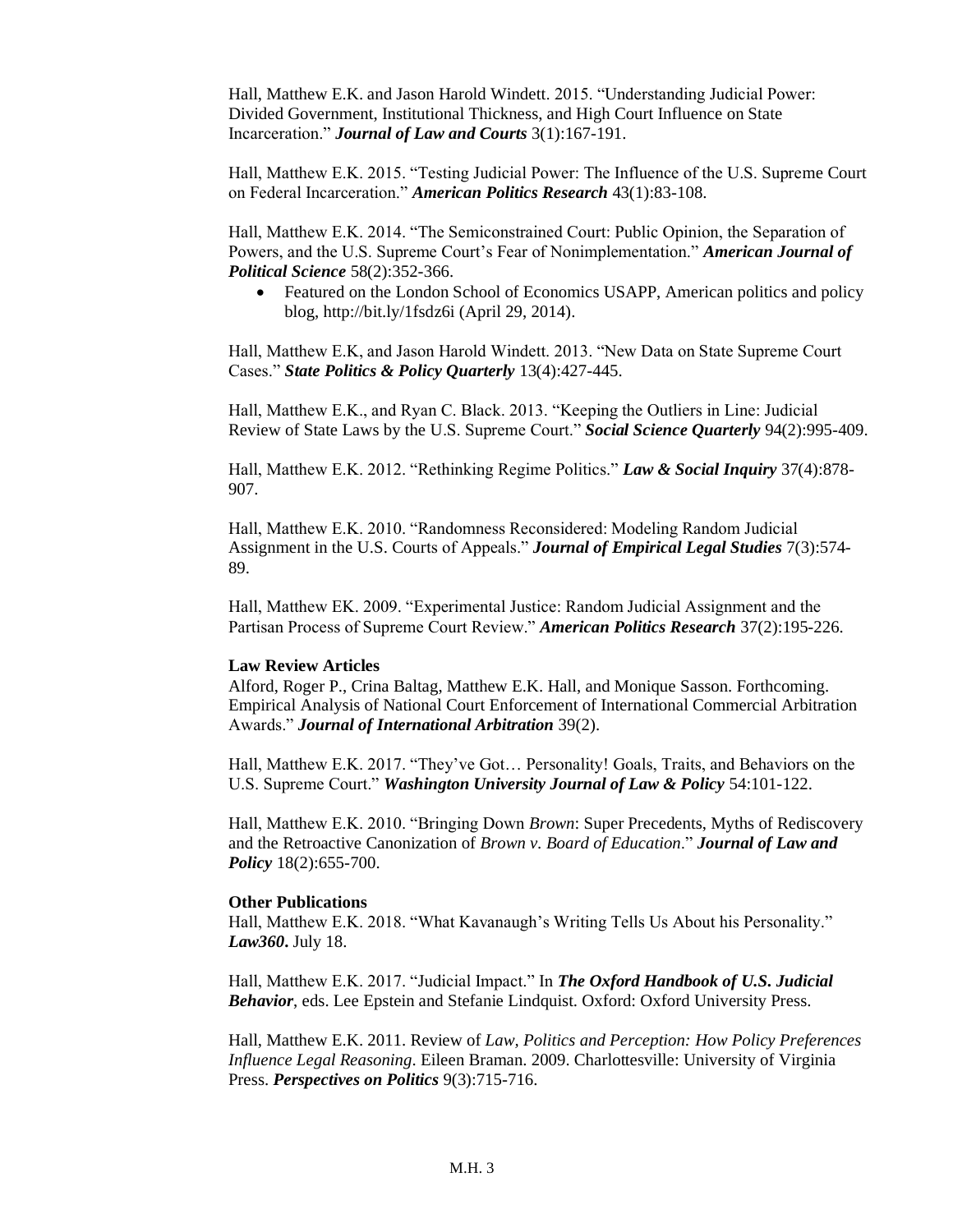|                                           | Hall, Matthew E.K. 2009. Review of The Hollow Hope: Can Courts Bring About Social<br>Change? 2 <sup>nd</sup> ed. Gerald Rosenberg. 2008. University of Chicago Press. Law and Society<br><b>Review</b> 43(4):941-943.                                                                                                                           |  |
|-------------------------------------------|-------------------------------------------------------------------------------------------------------------------------------------------------------------------------------------------------------------------------------------------------------------------------------------------------------------------------------------------------|--|
| <b>GRANTS</b>                             | Large Henkels Grant, University of Notre Dame. "The Keeping the Republic Conference."<br>\$20,000, 2022                                                                                                                                                                                                                                         |  |
|                                           | Moment to See, Courage to Act Planning Grant, University of Notre Dame. "The<br>Democratizing America Initiative." \$100,000, 2022                                                                                                                                                                                                              |  |
|                                           | Faculty Research Support Program - Initiation Grant. "Civil Discourse in the Workplace:<br>Good for Politics, Good for Business." \$10,000, 2021                                                                                                                                                                                                |  |
|                                           | National Science Foundation. "The Institutional Foundations of Judicial Independence."<br>SES-1424013, with Jason Harold Windett. \$128,000, 2014                                                                                                                                                                                               |  |
|                                           | Founders' and Directors' 30 <sup>th</sup> Anniversary Research Award, Institute for Scholarship in the<br>Liberal Arts, University of Notre Dame, \$10,000, 2014                                                                                                                                                                                |  |
|                                           | President's Research Fund Award, Saint Louis University, \$50,000, 2012<br>The American Governor: Politics Policy, Power, and Leadership Research Grant, Eagleton<br>Institute of Politics, Rutgers, The State University of New Jersey, with Dr. Jason<br>Windett, \$5,000, 2012                                                               |  |
|                                           | Beaumont Faculty Development Fund Award, Saint Louis University, \$5,000, 2010                                                                                                                                                                                                                                                                  |  |
| HONORS AND<br><b>AWARDS</b>               | Rev. Edmund P. Joyce, C.S.C., Award for Excellence in Undergraduate Teaching,<br>University of Notre Dame, 2019                                                                                                                                                                                                                                 |  |
|                                           | Alpha Sigma Nu Award for outstanding publishing achievement in the humanities and social<br>sciences, presented by the honor society of Jesuit institutions of higher education,<br>2013.                                                                                                                                                       |  |
|                                           | C. Herman Pritchett Award for the best book published on law and courts written by a<br>political scientist, presented by the Law and Courts Section of the American Political<br>Science Association, 2012                                                                                                                                     |  |
|                                           | Robert A. Johnston, S.J., Award for Excellence in Teaching in the Social Sciences, College<br>of Arts and Sciences, Saint Louis University, 2012                                                                                                                                                                                                |  |
|                                           | Falk Fellowship in American Politics, Yale University, 2006-2008 Yale University Doctoral<br>Fellowship, Department of Political Science, 2005-2009                                                                                                                                                                                             |  |
|                                           | Sterling Academic Fellowship, Yale University, 2005-2007                                                                                                                                                                                                                                                                                        |  |
| <b>CONFERENCE</b><br><b>PRESENTATIONS</b> | Numerous presentations at annual meetings of the American Political Science Association,<br>Midwest Political Science Association, Southern Political Science Association, New<br>England Political Science Association, Western Political Science Association,<br>Society for Personality and Social Psychology, and the Academy of Management |  |
| <b>COURSES</b>                            | <b>University of Notre Dame</b>                                                                                                                                                                                                                                                                                                                 |  |
| <b>TAUGHT</b>                             | Undergraduate: Constitutional Law, Civil Liberties and Civil Rights, Free Speech, Congress,<br>The Politics of Crime, Equal Protection: A Moot Court Seminar, Church and State:<br>A Moot Court Seminar                                                                                                                                         |  |
|                                           | Graduate/Law: American Politics Research Lab, American Political Institutions, Empirical<br>Research in the Law, Judicial Politics                                                                                                                                                                                                              |  |
|                                           | <b>Saint Louis University</b>                                                                                                                                                                                                                                                                                                                   |  |
|                                           | Undergraduate: Constitutional Law, Civil Liberties and Civil Rights, Methods, Legislative<br>Process, Crime and Punishment, Civil Rights: A Moot Court Seminar, Church and<br>State: A Moot Court Seminar, Legal Studies Internship                                                                                                             |  |
|                                           | Graduate/Law: Theories of Constitutional Interpretation, Law and Social Change                                                                                                                                                                                                                                                                  |  |